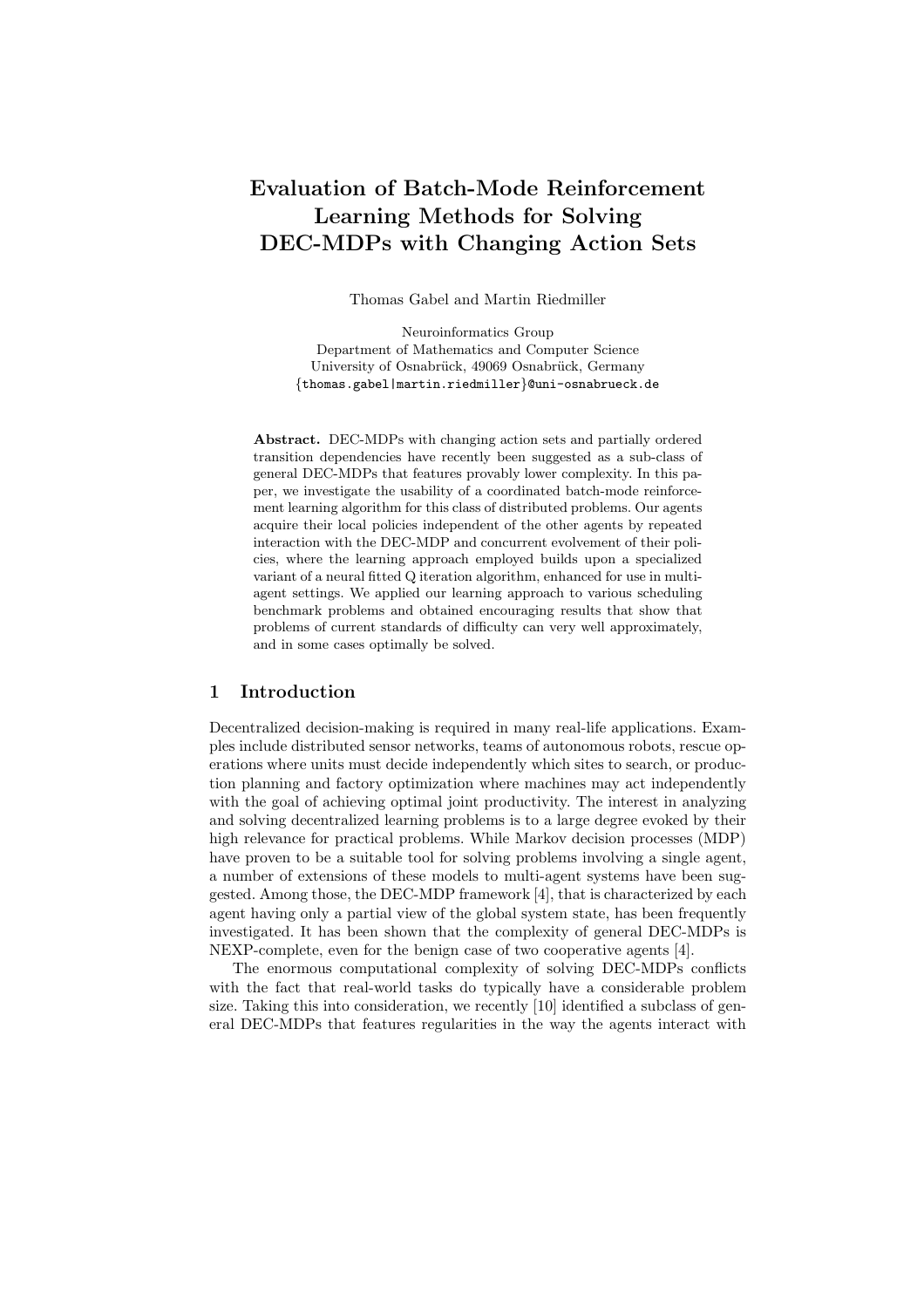one another. For this class, we could show that the complexity of optimally solving an instance of such a DEC-MDP is provably lower (NP-complete) than the general problem.

In this paper, we focus on job-shop scheduling problems which can be modelled using the DEC-MDP class mentioned above. Since such problems involve settings with ten and more agents, optimal solution methods can hardly be applied. Therefore, we propose for employing a multi-agent reinforcement learning approach, where the agents are independent learners and do their learning online. The disadvantage of choosing this learning approach is that agents may take potentially rather bad decisions until they learn better ones and that, hence, only an approximate joint policy may be obtained. The advantage is, however, that the entire learning process is done in a completely distributed manner with each agent deciding on its own local action based on its partial view of the world state and on any other information it eventually gets from its teammates.

In Section 2, we summarize and illustrate the key properties of the class of factored m-agent DEC-MDPs with changing action sets and partially ordered transition dependencies [10], which are in the center of our interest. Section 3 discusses a method that allows for partially resolving some of the inter-agent dependencies. Subsequently (Section 4), we provide the basics of our learning approach to acquire approximate joint policies using coordinated multi-agent reinforcement learning. Finally, in Section 5 we show how scheduling problems can be modelled using the class of DEC-MDPs specified. Moreover, empirical results for solving various scheduling benchmark problems are presented.

## 2 Decentralized MDPs

The subclass of problems we are focusing on may feature an arbitrary number of agents whose actions influence, besides their own, the state transitions of maximally one other agent in a specific manner. Formally defining the problem settings of our interest, we embed them into the framework of decentralized Markov decision processes (DEC-MDP) by Bernstein et al. [4].

Definition 1. A factored m-agent DEC-MDP M is defined by a tuple  $\langle Ag, S, A, P, R, \Omega, O \rangle$  with

- $Ag = \{1, \ldots, m\}$  as the set of agents,
- $S$  as the set of world states which can be factored into m components  $S =$  $S_1 \times \cdots \times S_m$  (the  $S_i$  belong to one of the agents each),
- $A = A_1 \times ... \times A_m$  as the set of joint actions to be performed by the agents  $(a = (a_1, \ldots, a_m) \in A$  denotes a joint action that is made up of elementary  $actions \ a_i \ taken \ by \ agent \ i).$
- $P$  as the transition function with  $P(s'|s, a)$  denoting the probability that the system arrives at state s' upon executing a in s,
- $-$  R as the reward function with  $R(s, a, s')$  denoting the reward for executing a in  $s$  and transitioning to  $s'$ ,
- $\Omega = \Omega_1 \times \cdots \times \Omega_m$  as the set of all observations of all agents  $(o = (o_1, \ldots, o_m) \in$  $\Omega$  denotes a joint observation with  $o_i$  as the observation for agent i),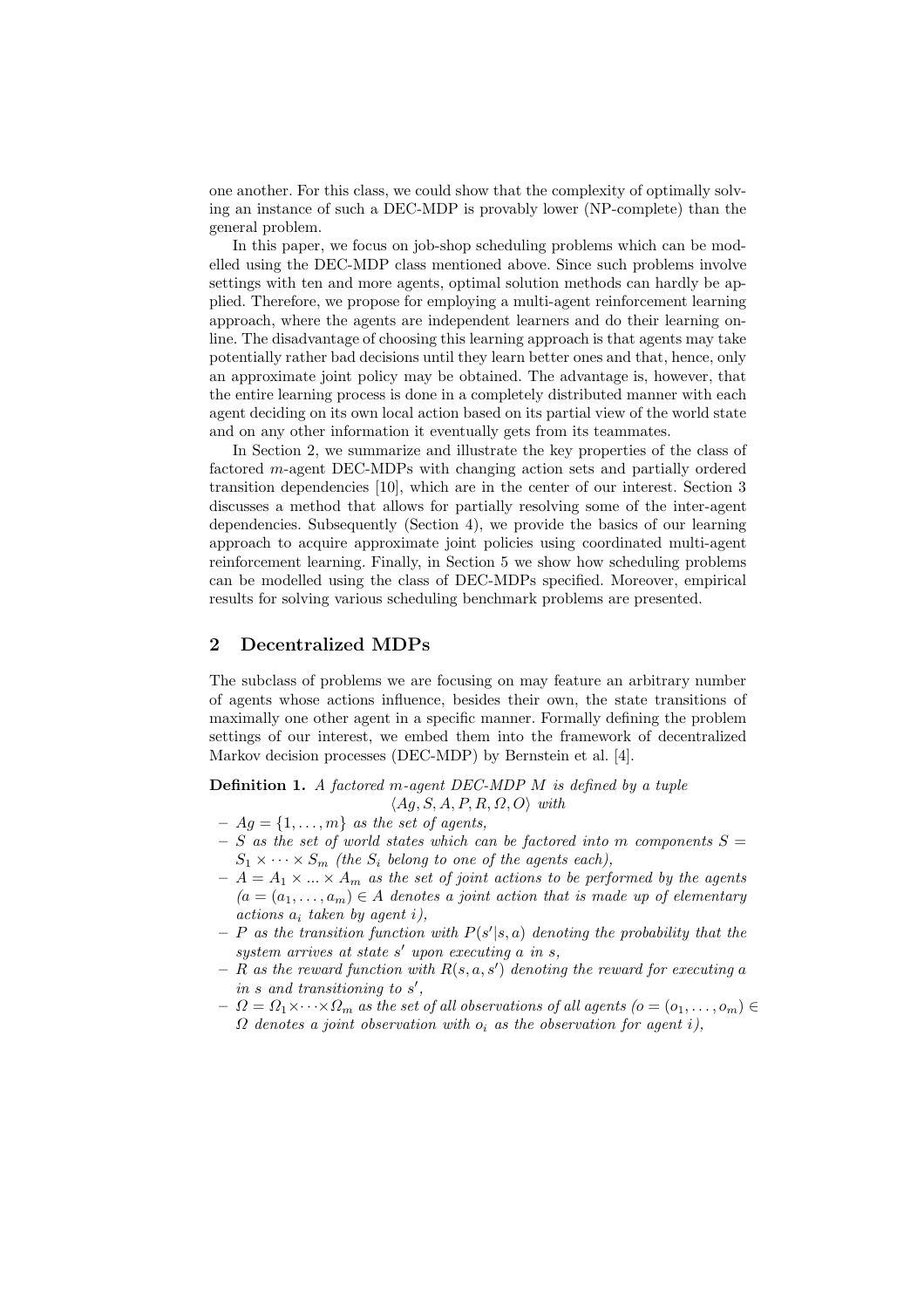- $-$  O as the observation function that determines the probability  $O(o_1, \ldots, o_m)$  $(s, a, s')$  that agent 1 through m perceive observations  $o_1$  through  $o_m$  upon the execution of a in s and entering s'.
- $-$  M is jointly fully observable, the current state is fully determined by the amalgamation of all agents' observations:  $O(o|s, a, s') > 0 \Rightarrow Pr(s'|o) = 1$ .

We refer to the agent-specific components  $s_i \in S_i$ ,  $a_i \in A_i$ ,  $o_i \in \Omega_i$  as local state, action, and observation of agent i, respectively. A joint policy  $\pi$  is a set of local policies  $\langle \pi_1, \ldots, \pi_m \rangle$  each of which is a mapping from agent i's sequence of local observations to local actions, i.e.  $\pi_i$ :  $\Omega_i \to A_i$ . Simplifying subsequent considerations, we may allow each agent to fully observe its local state.

Definition 2. A factored m-agent DEC-MDP has local full observability, if for all agents i and for all local observations  $o_i$  there is a local state  $s_i$  such that  $Pr(s_i|o_i)=1.$ 

Note that joint full observability and local full observability of a DEC-MDP do generally not imply full observability, which would allow us to consider the system as a single large MDP and to solve it with a centralized approach. Instead, typically vast parts of the global state are hidden from each of the agents.

A factored m-agent DEC-MDP is called reward independent, if there exist local functions  $R_1$  through  $R_m$ , each depending on local states and actions of the agents only, as well as a function  $r$  that amalgamates the global reward value from the local ones, such that maximizing each  $R_i$  individually also yields a maximization of r. If, in a factored m-agent DEC-MDP, the observation each agent sees depends only on its current and next local state and on its action, then the corresponding DEC-MDP is called observation independent, i.e.  $P(o_i|s, a, s', (o_1 \ldots o_{i-1}, o_{i+1} \ldots o_m) = P(o_i|s_i, a_i, s'_i)$ . Then, in combination with local full observability, the observation-related components  $\Omega$  and  $O$  are redundant and can be removed from Definition 1.

While the DEC-MDPs of our interest are observation independent and reward independent, they are not transition independent. That is, the state transition probabilities of one agent may very well be influenced by another agent. However, we assume that there are some regularities, to be discussed in the next section, that determine the way local actions exert influence on other agents' states.

#### 2.1 Variable Action Sets

The following two definitions characterize the specific subclass of DEC-MDPs we are interested in. Firstly, we assume that the sets of local actions  $A_i$  change over time.

**Definition 3.** An m-agent DEC-MDP with factored state space  $S = S_1 \times \cdots \times$  $S_m$  is said to feature changing action sets, if the local state of agent i is fully described by the set of actions currently selectable by that agent  $(s_i = A_i \setminus \{\alpha_0\})$ and  $A_i$  is a subset of the set of all available local actions  $A_i = {\alpha_0, \alpha_{i1} \dots \alpha_{ik}}$ , thus  $S_i = \mathcal{P}(\mathcal{A}_i \setminus \{\alpha_0\})$ . Here,  $\alpha_0$  represents a null action that does not change the state and is always in  $A_i$ . Subsequently, we abbreviate  $A_i^r = A_i \setminus \{\alpha_0\}$ .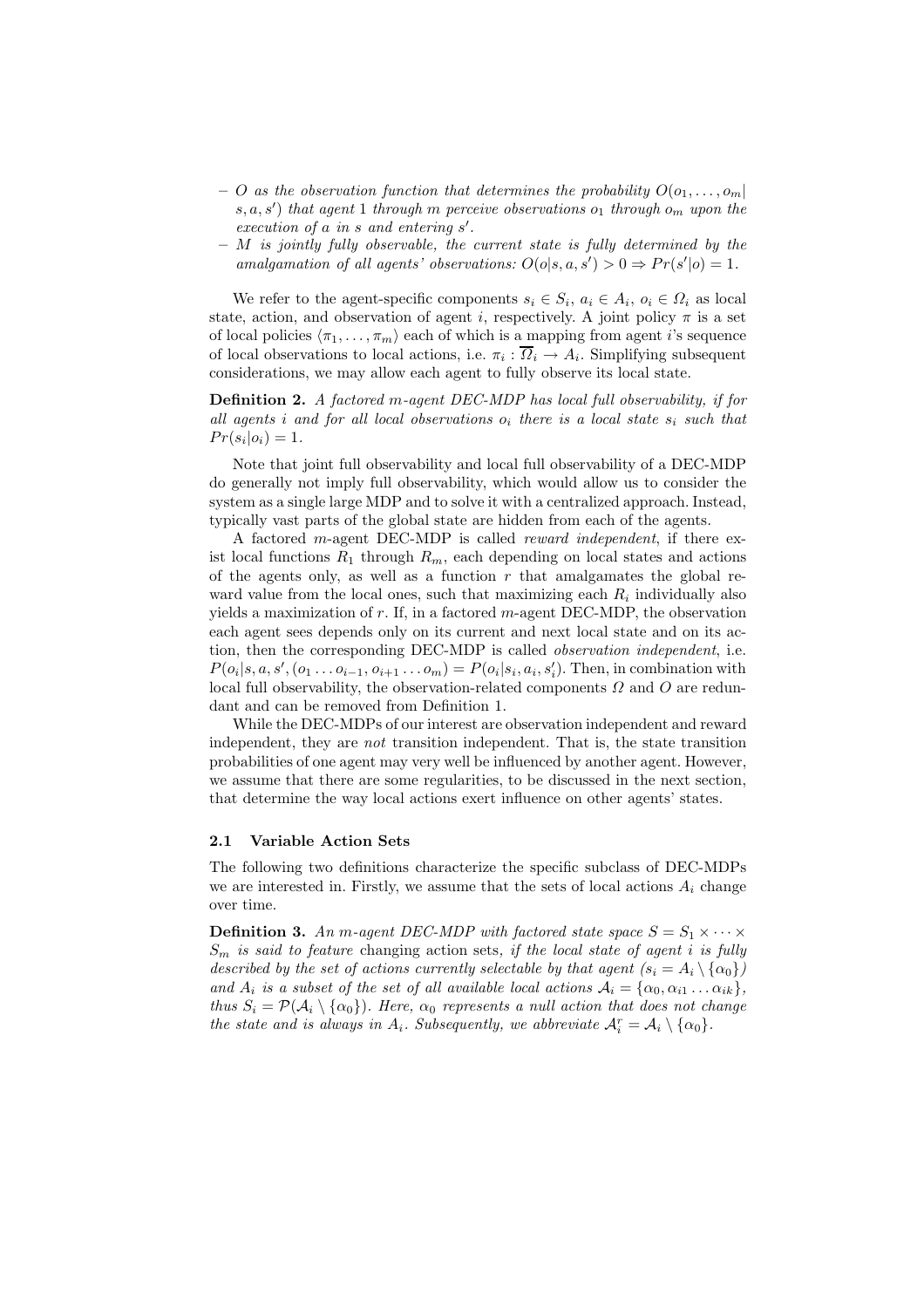

Fig. 1. DEC-MDPs with Changing Action Sets: Local State of Agent i

Concerning state transition dependencies, one can distinguish between dependent and independent local actions. While the former influence an agent's local state only, the latter may additionally influence the state transitions of other agents. As pointed out, our interest is in non-transition independent scenarios. In particular, we assume that an agent's local state can be affected by an arbitrary number of other agents, but that an agent's local action affects the local state of maximally one other agent.

Definition 4. A factored m-agent DEC-MDP has partially ordered transition dependencies, if there exist dependency functions  $\sigma_i$  for each agent i with

- 1.  $\sigma_i : \mathcal{A}_i^r \to Ag \cup \{\emptyset\}$  and
- 2.  $\forall \alpha \in \mathcal{A}_i^r$  the directed graph  $G_{\alpha} = (Ag \cup \{\emptyset\}, E)$  with  $E = \{(j, \sigma_j(\alpha)) | j \in Ag\}$ is acyclic and contains only one directed path

and it holds  $P(s'_i|s, (a_1 \ldots a_m), (s'_1 \ldots s'_{i-1}, s'_{i+1} \ldots s'_m))$  $= P(s'_i | s_i, a_i, \{a_j \in A_j | i = \sigma_j(a_j), j \neq i\})$ 

The influence exerted on another agent always yields an extension of that agent's action set: If  $\sigma_i(\alpha) = j$ , i takes local action  $\alpha$ , and the execution of  $\alpha$ has been finished, then  $\alpha$  is added to  $A_i(s_i)$ , while it is removed from  $A_i(s_i)$ .

That is, the dependency functions  $\sigma_i$  indicate whose other agents' states are affected when agent  $i$  takes a local action. Further, Definition 4 implies that for each local action  $\alpha$  there is a total ordering of its execution by the agents. While these orders are total, the global order in which actions are executed is only partially defined by that definition and subject to the agents' policies.



Fig. 2. Exemplary Dependency Functions (a) and Graphs (b)

In [10] it is shown that, for the class of problems considered, any local action may appear only once in an agent's action set and, thus, may be executed only once. Further, it is proved that solving a factored m-agent DEC-MDP with changing action sets and partially ordered dependencies is NP-complete.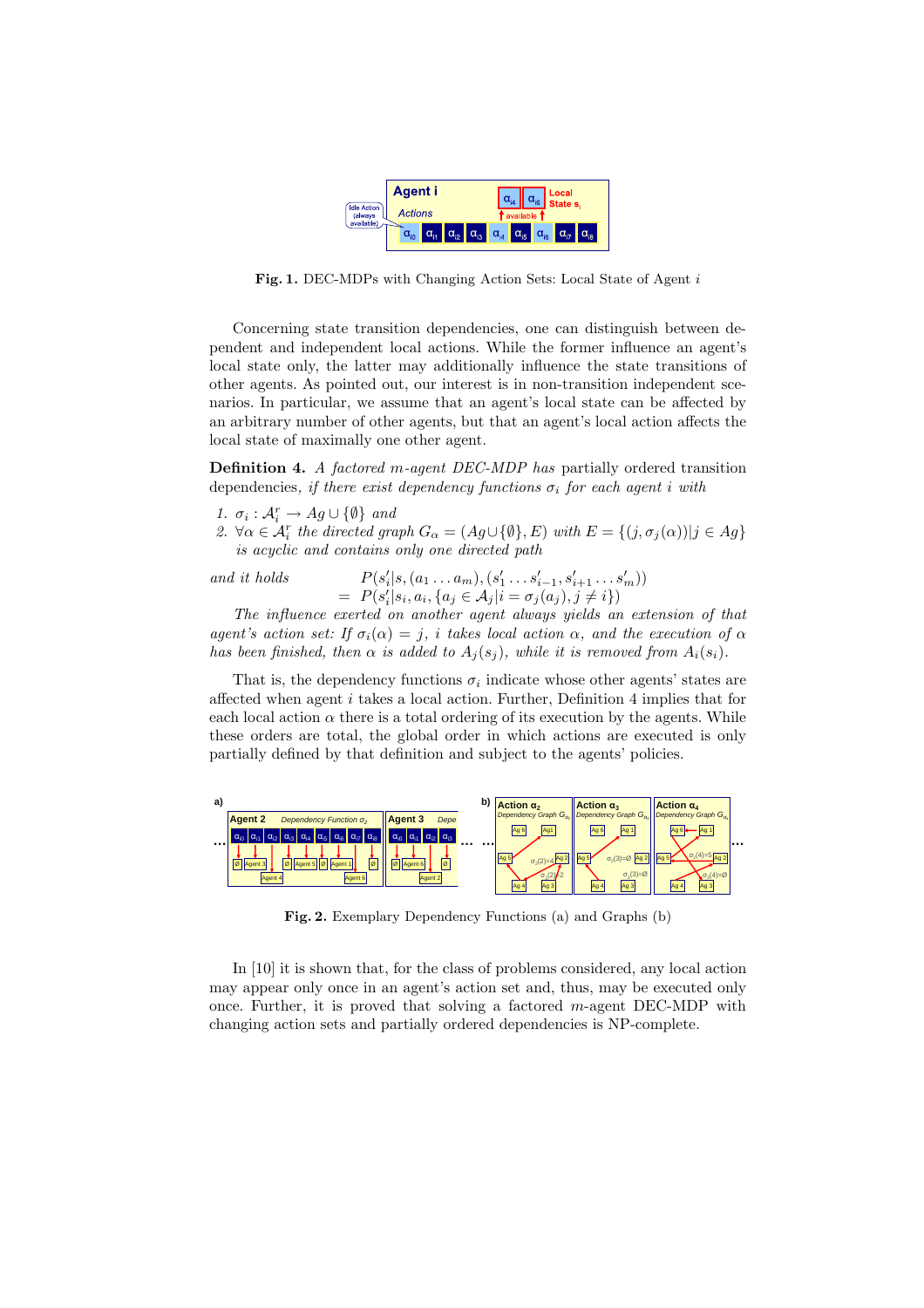## 3 Reactive Policies and Resolved Dependencies

An agent that takes its action based solely on its most recent local observation  $s_i \n\subset \mathcal{A}_i$  will in general not be able to contribute to optimal joint behavior. In particular, it will have difficulties in assessing the value of taking its idle action  $\alpha_0$ . Taking  $\alpha_0$ , the local state remains unchanged except when it is influenced by dependent actions of other agents.

Definition 5. For a factored m-agent DEC-MDP with changing action sets and partially ordered transition dependencies, a reactive policy  $\pi^r = \langle \pi_1^r \dots \pi_m^r \rangle$  consists of m reactive local policies with  $\pi_i^r : S_i \to \mathcal{A}_i^r$  where  $S_i = \mathcal{P}(\mathcal{A}_i^r)$ .

So, purely reactive policies always take an action  $\alpha \in \mathcal{A}_i(s_i) = s_i$  (except for  $s_i = \emptyset$ , even if it was more advisable to stay idle and wait for a transition from  $s_i$  to some  $s'_i = s_i \cup {\alpha'}$  induced by another agent, and then execute  $\alpha'$  in  $s'_i$ .

#### 3.1 Communication-Based Awareness of Dependencies

The probability that agent  $i$ 's local state moves to  $s'_{i}$  depends on three factors: on that agent's current local state  $s_i$ , on its action  $a_i$ , as well as on the set  ${a_j \in \mathcal{A}_j \vert i = \sigma_j(a_j), i \neq j} = \Delta_i$ , i.e. on the local actions of all agents that may influence agent  $i$ 's state transition. Let us for the moment assume that agent  $i$ always knows the set  $\Delta_i$ . Then, all transition dependencies would be resolved as they would be known to each agent. As a consequence, all local transitions would be Markovian and local states would represent a sufficient statistic for each agent to behave optimally.

Unfortunately, fulfilling the assumption of all  $\Delta_i$  to be known conflicts with the idea of decentralized decision-making. In fact, knowing  $\sigma_i$  and relevant actions  $a_i$  of other agents, enables agent i to determine their influence on its local successor state and to best select its local action  $a_i$ . This action, however, generally also influences another agent's transition and, hence, that agent's action choice if it knows its set  $\Delta_i$ , as well. Thus, it can be seen that even in the benign case of a two-agent system, there may be circular dependencies, which is why knowing all  $\Delta_i$  entirely would only be possible if a central decision-maker employing a joint policy and deciding for joint actions is used.

Nevertheless, we may enhance the capabilities of a reactive agent i by allowing it to get at least some partial information about  $\Delta_i$ . For this, we extend a reactive agent's local state space from  $S_i = \mathcal{P}(\mathcal{A}_i^r)$  to  $\hat{S}_i$  such that for all  $\hat{s}_i \in \hat{S}_i$  it holds  $\hat{s_i} = (s_i, z_i)$  with  $z_i \in \mathcal{P}(\mathcal{A}_i^r \setminus s_i)$ . So,  $z_i$  is a subset of the set of actions currently not in the action set of agent i.

**Definition 6.** Let  $1 \ldots m$  be reactive agents acting in a DEC-MDP, as specified in Definition 4, whose local state spaces are extended to  $\hat{S}_i$ . Assume that current local actions  $a_1 \ldots a_m$  are taken consecutively. Given that agent j decides for  $a_j \in A_j(s_j)$  and  $\sigma_j(a_j) = i$ , let also  $s_i$  be the local state of i and  $\hat{s}_i$  its current extended local state with  $\hat{s}_i = (s_i, z_i)$ . Then, the transition dependency between j and i is said to be resolved, if  $z_i := z_i \cup \{a_j\}.$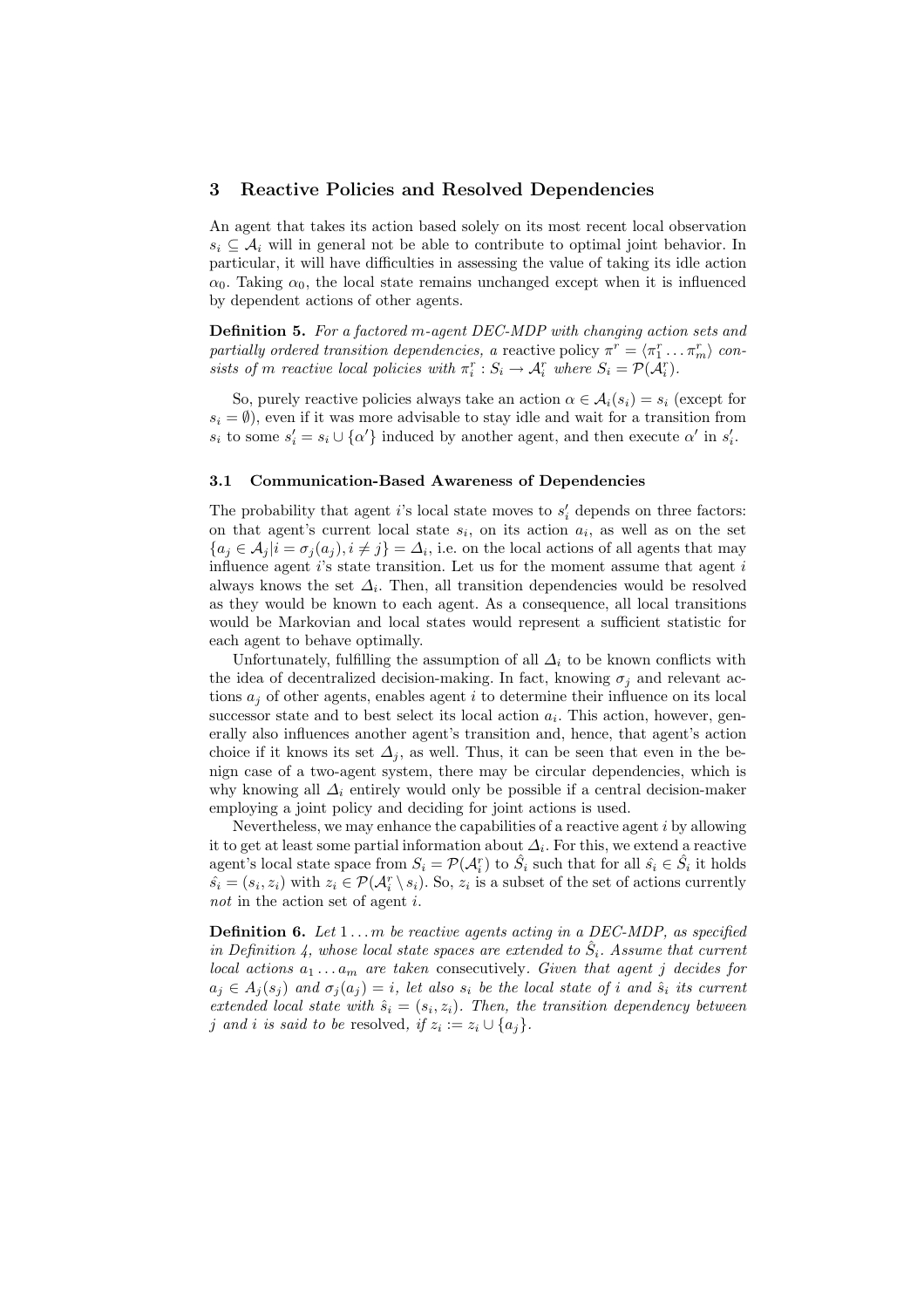

Fig. 3. Left: Agent 5 behaves purely reactively. Right: A notification from agent 2 allows for resolving a dependency, agent 5 may stay willingly idle and meet its deadline.

The resolution of a transition dependency according to Definition 6 corresponds to letting agent i know some of those current local actions of other agents by which the local state of  $i$  will soon be influenced. Because, for the class of problems we are dealing with, inter-agent interferences are always exerted by changing (extending) another agent's action set, agent i gets to know which further action(s) will soon be available in its action set. By integrating this piece of information into *i*'s extended local state description  $\hat{S}_i$ , this agent obtains the opportunity to willingly stay idle (execute  $\alpha_0$ ) until the announced action  $a_i \in z_i$  enters its action set and can finally be executed (see Figure 3 for an example). Thus, because local states  $\hat{s}_i$  are extended by information relating to transition dependencies between agents, such policies are normally more capable than purely reactive ones, since at least some information about future local state transitions induced by teammates can be regarded during decision-making.

The notification of agent  $i$ , which instructs it to extend its local state component  $z_i$  by  $a_j$ , may easily be realized by a simple message passing scheme (assuming cost-free communication between agents) that allows agent  $i$  to send a single directed message to agent  $\sigma_i(\alpha)$  upon the local execution of  $\alpha$ .

# 4 Policy Acquisition with Reinforcement Learning

Solving a DEC-MDP optimally is NEXP-hard and intractable for all except the smallest problem sizes. Unfortunately, the fact that the subclass of DEC-MDPs we identified in Section 2 is in NP and hence simpler to solve, does not rid us from the computational burden implied. Given that fact, our goal is not to develop yet another optimal solution algorithm that is applicable to small problems only, but to look for a technique capable of quickly obtaining approximate solutions in the vicinity of the optimum.

Reinforcement learning (RL) has proven to be usable for acquiring approximate policies in decentralized MDPs. In contrast to offline planning algorithms, RL allows for a real decentralization of the problem employing independently learning agents. However, due to inter-agent dependencies designing distributed learning algorithms represents a challenging task.

In the remainder of this section, we outline the basic characteristics of our approach to applying RL in distributed settings aiming at the acquisition of joint policies for m-agent factored DEC-MDPs with changing action sets.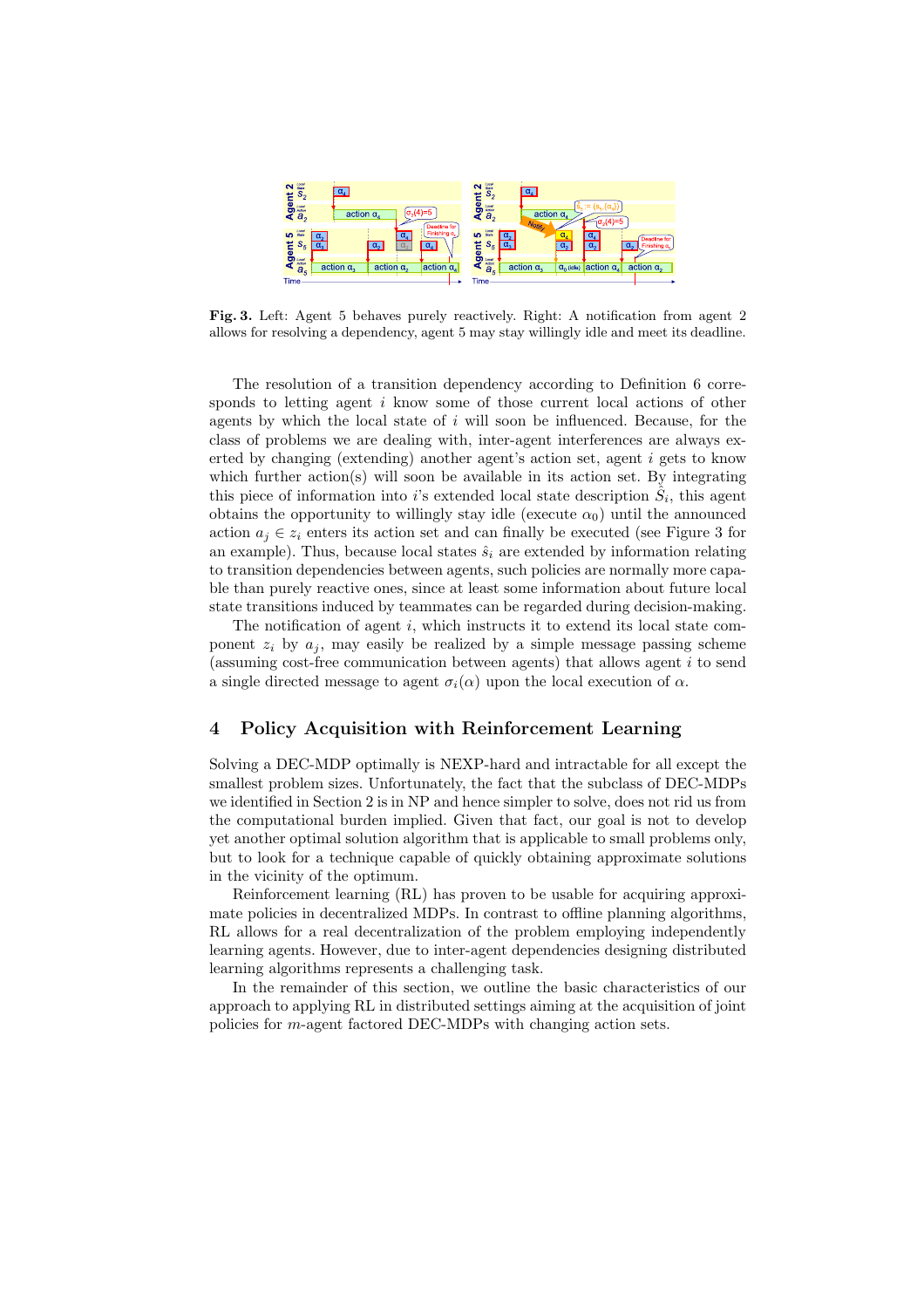#### 4.1 Challenges for Independent Learners

Boutilier [5] pointed out that any multi-agent system can be considered as a single MDP when adopting an external point of view. The difficulties induced when taking the step towards decentralization can be grouped into three categories. First, in addition to the (single-agent) temporal credit assignment problem, the multi-agent credit assignment problem arises, which corresponds to answering the question of whose agent's local action contributed how much to a corporate success. To this end, we consider reward independent DEC-MDPs only (see Section 2) with the global reward being the sum of local ones.

A second challenge is represented by the agents' uncertainty regarding the other agents' policies pursued during learning. To sidestep that problem, we revert to an inter-agent coordination mechanism introduced in [12]. Here, the basic idea is that each agent always optimistically assumes that all other agents behave optimally (though they often will not, e.g. due to exploration). Updates to the value function and policy learned are only done when an agent is certain that a superior joint action has been executed. Since the performance of that coordination scheme quickly degrades in the presence of noise, we focus on deterministic DEC-MDPs in the remainder of the paper.

Third, the subclass of DEC-MDPs identified in Section 2 has factored state spaces providing each agent with (locally fully observable) state perceptions. Since the global state is unknown, each agent must necessarily remember the full history of local states to behave optimally, which quickly becomes intractable even for toy problems (see [10] for our alternative approach of compactly encoding the agents' state histories). In Section 3.1 we have suggested a message passing scheme that enables the learners to inform other agents about expected state transitions and thus enhances the capabilities of a purely reactive agent. Although, in this way the optimal policy can generally not be represented, the need for storing full state histories can be avoided.

#### 4.2 Joint Policy Acquisition with Reinforcement Learning

We let the agents acquire their local policies independently of the other agents by repeated interaction with the DEC-MDP and concurrent evolvement of their policies. Our learning approach is made up of alternating data collection and learning stages that are being run concurrently within all agents. At its core, a neural fitted Q iteration (NFQ) algorithm [14] is used that allows the agents to determine a value function over their local state-action spaces.

#### 4.2.1 Data Collection

Our multi-agent extension of NFQ denotes a batch-mode RL algorithm where agent i computes an approximation of the optimal policy, given a finite set  $\mathbb{T}_i$ of local four-tuples [8].  $\mathbb{T}_i = \{(s_i^k, a_i^k, r_i^k, s_i'^k) | k = 1 \dots p\}$  can be collected in any arbitrary manner (e.g. by an  $\epsilon$ -greedy policy) and contains agent-specific local states  $s_i^k$ , local actions  $a_i^k \in A_i(s_i^k) = s_i^k \subseteq A_i$ , corresponding rewards  $r_i^k$ , as well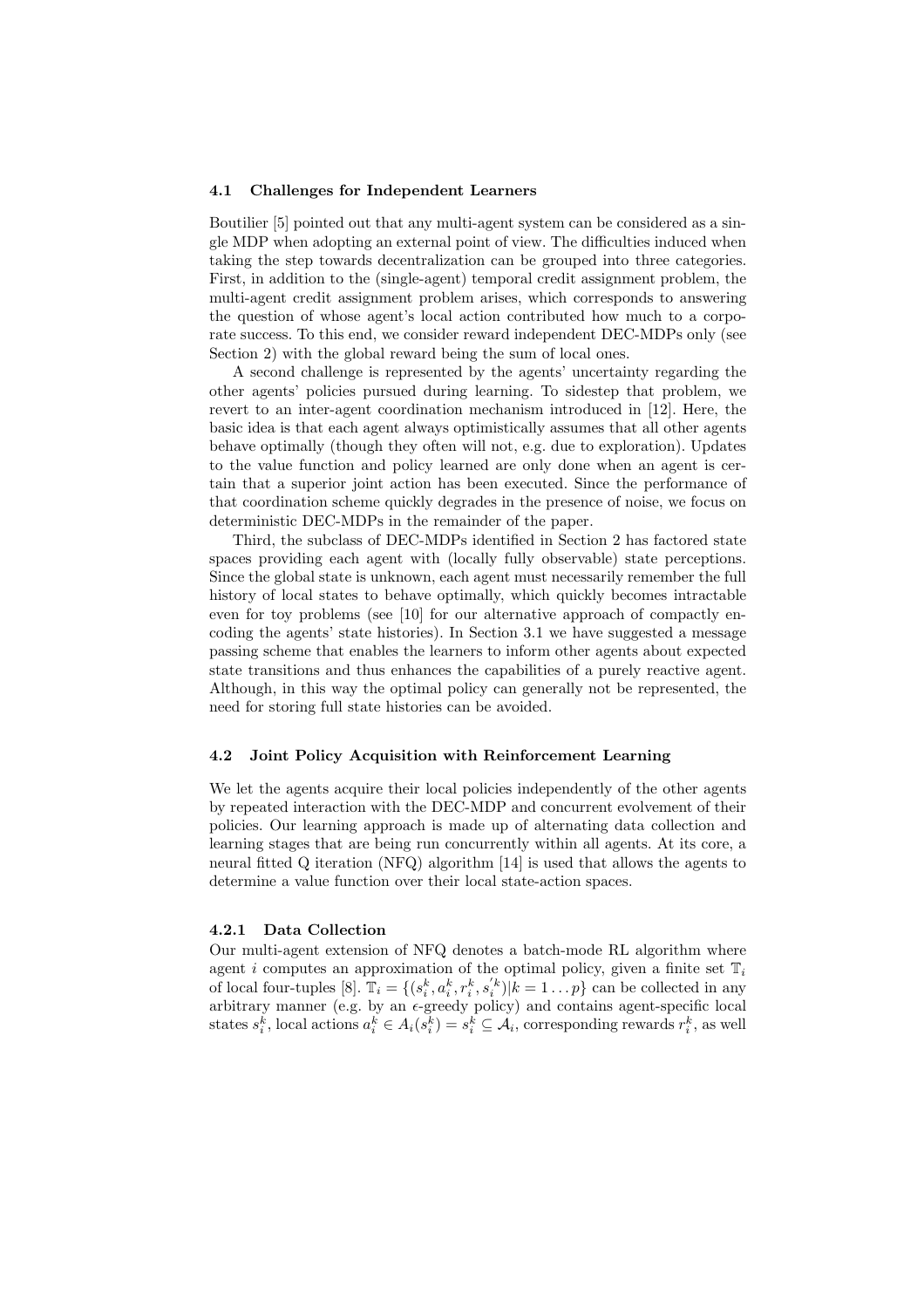as local successor states  $s_i^{'k}$  entered. If the final state of the DEC-MDP has been reached  $(A_i(s_i) = \emptyset$  for all i), the system is reset to its starting state (beginning of what we call a new training episode), and if a sufficient amount of tuples has been collected, the learning stage (4.2.2) is entered.

## 4.2.2 Applying Neural Fitted Q Iteration

Given  $\mathbb{T}_i$  and a regression algorithm, NFQ iteratively computes an approximation  $\tilde{Q}_i : S_i \times A_i \to \mathbb{R}$  of the optimal state-action value function, from which a policy  $\tilde{\pi}_i$ :  $S_i \to A_i$  can be induced by greedy exploitation via  $\tilde{\pi}_i(s_i)$  =  $\arg \max_{\alpha \in A_i(s_i)} \tilde{Q}_i(s_i, \alpha)$ . Having initialized  $\tilde{Q}_i$  and counter q to zero, NFQ repeatedly processes the following steps until some stop criterion becomes true:

- 1. construct training set  $\mathbb{F}_i$  as input for the regression algorithm according to  $\mathbb{F}_i = \{(v^k, w^k)|k = 1 \dots p\}$ , with  $v^k = (s_i^k, a_i^k)$ , target values  $w^k$  are calculated using the Q learning [18] update rule,  $w^k = r_i^k + \gamma \max_{\alpha \in s_i^k} \tilde{Q}_i^q(s_i^{'k}, \alpha)$ ,
- 2. use the regression algorithm and  $\mathbb{F}_i$  to induce a new approximation  $\tilde{Q}_i^{q+1}$ :  $S_i \times \mathcal{A}_i \rightarrow \mathbb{R}$ , and increment q.

For the second step, NFQ employs multi-layer perceptron neural networks in conjunction with the efficient backpropagation variant Rprop [15].

#### 4.2.3 Optimistic Inter-Agent Coordination

For the multi-agent case, we modify step 2 of applying NFQ: Agent  $i$  creates a reduced (optimistic) training set  $\mathbb{O}_i$  such that  $|\mathbb{O}_i| \leq |\mathbb{F}_i|$ . Given a deterministic environment and the resetting mechanism during data collection (4.2.1), the probability that agent i enters some  $s_i^k$  more than once is larger than zero. Hence, if a certain action  $a_i^k \in A_i(s_i^k)$  has been taken multiple times in  $s_i^k$ , it may—because of differing local actions selected by other agents—have yielded very different rewards and local successor states for i. Instead of considering all tuples from  $\mathbb{T}_i$ , only those are used for creating  $\mathbb{O}_i$  that have resulted in maximal expected rewards. This means, we assume that all other agents take their best possible local action, which are, when combined with  $a_i^k$ , most suitable for the current global state. Accordingly, we compute the optimistic target values  $w^k$ for a given local state-action pair  $v^k = (s_i^k, a_i^k)$  according to

$$
w^k := \max_{\substack{(s_i^k, a_i^k, r_i^k, s_i^k) \in \mathbb{T}_i,\\(s_i^k, a_i^k) = v^k}} \left(r_i^k + \gamma \max_{\alpha \in s_i^k} \tilde{Q}_i^k(s_i^{'k}, \alpha)\right)
$$

Consequently,  $\mathbb{O}_i$  realizes a partitioning of  $\mathbb{T}_i$  with respect to identical values of  $s_i^k$  and  $a_i^k$ , and  $w^k$  is the maximal sum of the immediate rewards and discounted expected costs over all tuples  $(s_i^k, a_i^k, \cdot, \cdot) \in \mathbb{T}_i$ .

# 5 Experiments

Distributed problem solving often faces situations where a larger number of agents are involved and where a factored system state description is given with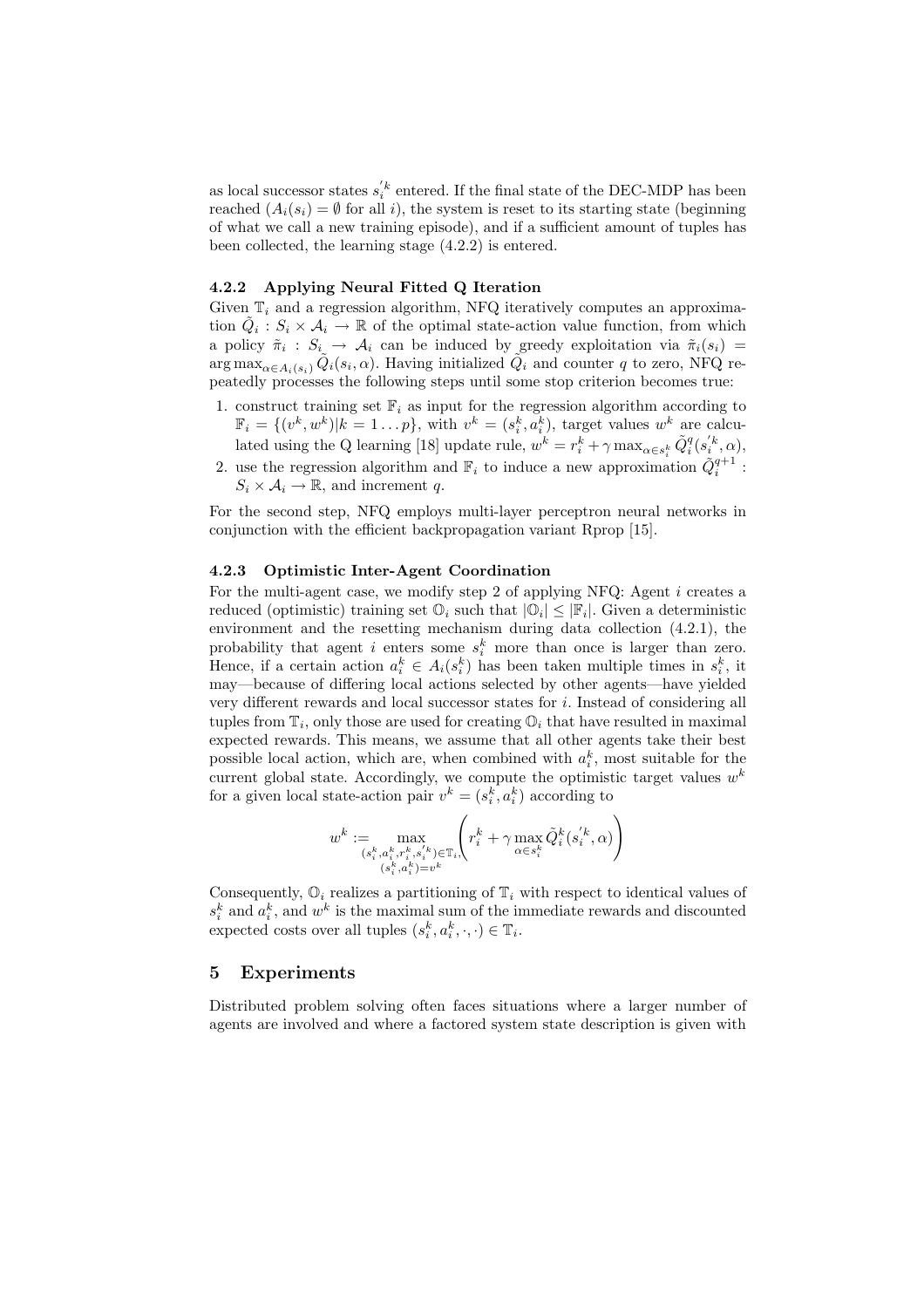the agents taking their decisions based on local observations. Also, our assumptions that local actions may influence the state transitions of maximally one other agent and that any action has to be performed only once are frequently fulfilled. Sample real-world applications include scenarios from manufacturing, traffic control, or assembly line optimization, where typically the production of a good involves a number of processing steps that have to be performed in a specific order. In a factory, however, usually a variety of products is assembled concurrently, which is why an appropriate sequencing and scheduling of single operations is of crucial importance for overall performance. Our class of factored  $m$ -agent DEC-MDPs with changing action sets and partially ordered transition dependencies covers a variety of such scheduling problems, for example flow-shop and job-shop scheduling scenarios [13], even scheduling problems with recirculating tasks can be modelled. Next, we show how our class of DEC-MDPs can be utilized for modeling production planning problems and evaluate the performance of our learning approach using a variety of established benchmarks.

## 5.1 Scheduling Problems

The goal of scheduling is to allocate a specified number of jobs to a limited number of resources (also called machines) such that some objective is optimized. In job-shop scheduling  $(JSS)$ , n jobs must be processed on m machines in a predetermined order. Each job j consists of  $\nu_j$  operations  $o_{j,1} \ldots o_{j,\nu_j}$  that have to be handled on a certain resource  $\varrho(o_{j,k})$  for a specific duration  $\delta(o_{j,k})$ . A job is finished after its last operation has been entirely processed (completion time  $f_i$ ). In general, scheduling objectives to be optimized all relate to the completion time of the jobs. In this paper, we concentrate on the goal of minimizing maximum makespan  $(C_{max} = max_i\{f_i\})$ , which corresponds to finishing processing as quickly as possible.

Solving JSS problems is well-known to be NP-hard. Over the years, numerous benchmark problem instances of varying sizes have been established, a collection of sample problems is provided by the OR Library [1]. A common characteristic of those JSS benchmarks is that usually no recirculation of jobs is allowed, i.e. that each job must be processed exactly once on each resource  $(\nu_j = m)$ . For more basics on scheduling, the reader is referred to [13].

JSS problems can be modelled using factored  $m$ -agent DEC-MDPs with changing action sets and partially ordered transition dependencies:

- The world state can be factored: To each of the resources one agent  $i$  is associated whose local action is to decide which waiting job to process next.
- The local state of  $i$  can be fully described by the changing set of jobs currently waiting for further processing. Since choosing and executing a job represents a local action (i.e.  $\mathcal{A}_i^r$  is the set of jobs that must be processed on resource *i*), it holds  $S_i = \mathcal{P}(\mathcal{A}_i^r)$ .
- After having finished an operation of a job, this job is transferred to another resource, which corresponds to influencing another agent's local state by extending that agent's action set.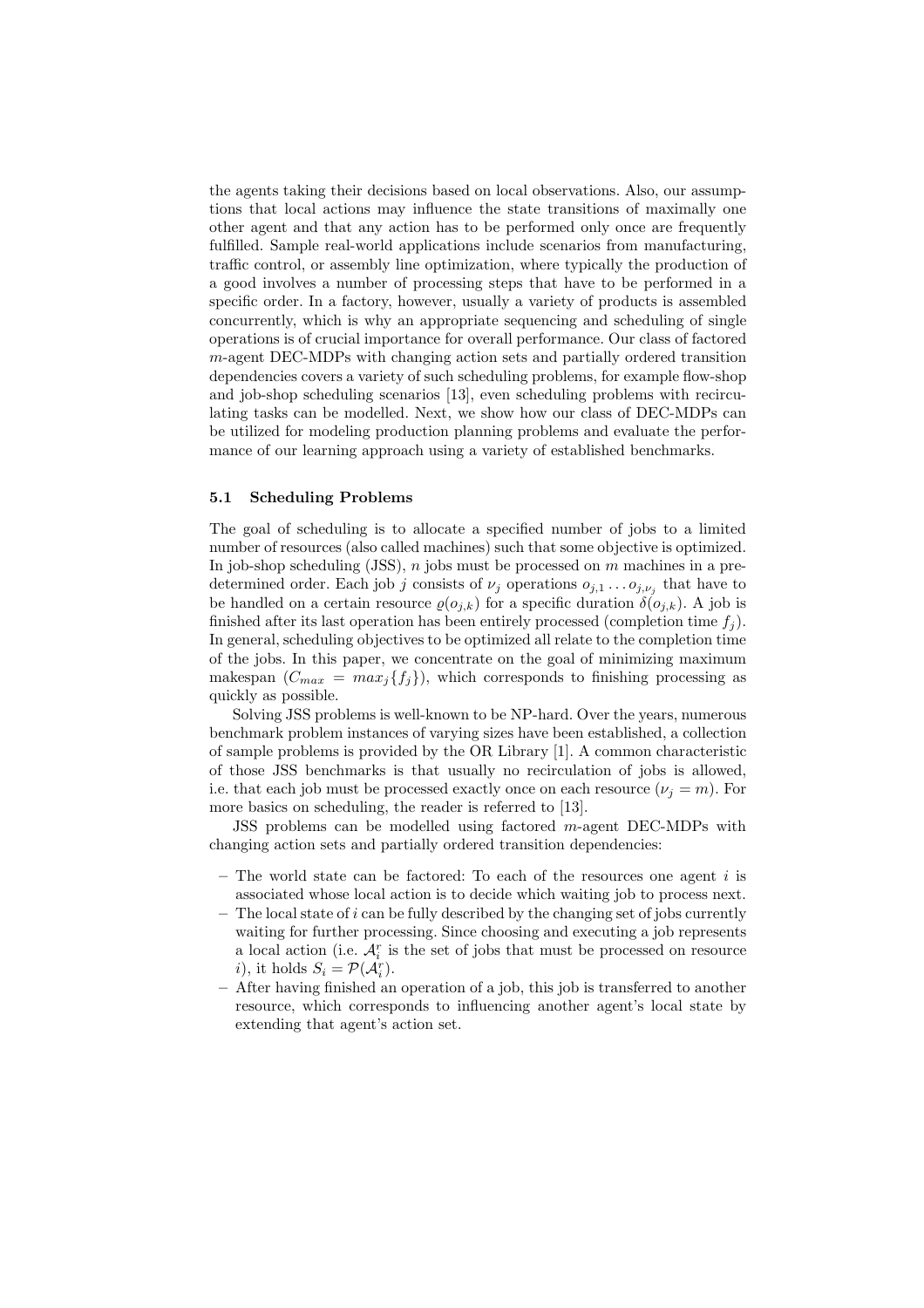– The order of resources on which a job's operation must be processed is given in a JSS problem. Therefore, we can define  $\sigma_i: \mathcal{A}_i^r \to Ag \cup \{\emptyset\}$  (cf. Definition 4) for all agents/resources i as

$$
\sigma_i(\alpha) = \begin{cases} \emptyset & \text{if } k = \nu_\alpha \\ \varrho(o_{\alpha, k+1}) & \text{else} \end{cases}
$$

where k corresponds to the number of that operation within job  $\alpha$  that has to be processed on resource i, i.e. k such that  $\varrho(\mathfrak{o}_{\alpha,k}) = i$ .

– Given the no recirculation property from above and the definition of  $\sigma_i$ , the directed graph  $G_{\alpha}$  from Definition 4 is indeed acyclic with one directed path.

More low-level details on solving JSS problems in a decentralized manner as well as on parameter settings of the RL algorithm involved, can be found in [9].

#### 5.2 Experiment Outline

Classically, JSS problems are solved in a centralized manner, assuming that a central control over the process can be established. From a certain problem size on, however, the NP-hardness of the problem precludes the search for an optimal solution even for a centralized approach. That is why frequently dispatching priority rules are employed that take local dispatching decisions in a reactive and independent manner (the FIFO rule is a well-known example).

In the following experiment, however, a comparison to alternative scheduling methods is only our secondary concern. For comparison, we just provide results for two of the best-performing priority rules (SPT chooses operations with shortest processing time  $\delta$  next and AMCC makes use of knowing the global system state), as well as the theoretic optimum, representing a lower bound, as it may be found by a centralized brute-force search. Our primary concern is on analyzing the following three approaches. We compare agents that independently learn

- purely reactive policies  $\pi_i^r$  (see Section 3) defined over  $S_i = \mathcal{P}(\mathcal{A}_i^r)$  that never remain idle when their action set is not empty [RCT],
- reactive policies  $\hat{\pi}_i$  that are partially aware of their dependencies on other agents (notified about forthcoming influences exerted by other agents) [COM],
- policies  $\pi_i : E_i \to \mathcal{A}_i$  using full information about the agents' histories, here  $E_i$  is a compact encoding of that agent *i*'s observation history  $S_i$  (see [10] for more details) [ENC].

In JSS problems, it typically holds that  $d(o_{j,k}) > 1$  for all j and k. Since most of such durations are not identical, decision-making usually proceeds asynchronously across agents. We assume that a COM-agent i sends a message to agent  $\sigma_i(\alpha)$  when it starts the execution of an operation from job  $\alpha$ , announcing to that agent the arrival of  $\alpha$ , whereas the actual influence on agent  $\sigma_i(\alpha)$  (its action set extension) occurs  $d(o_{\alpha,\cdot})$  steps later (after  $o_{\alpha,\cdot}$  has been finished).

## Classes of Schedules

For a problem with m resources and n jobs consisting of m operations each, there are  $(n!)^m$  possible schedules (also called set of active schedules,  $\mathcal{S}_a$ ). Considering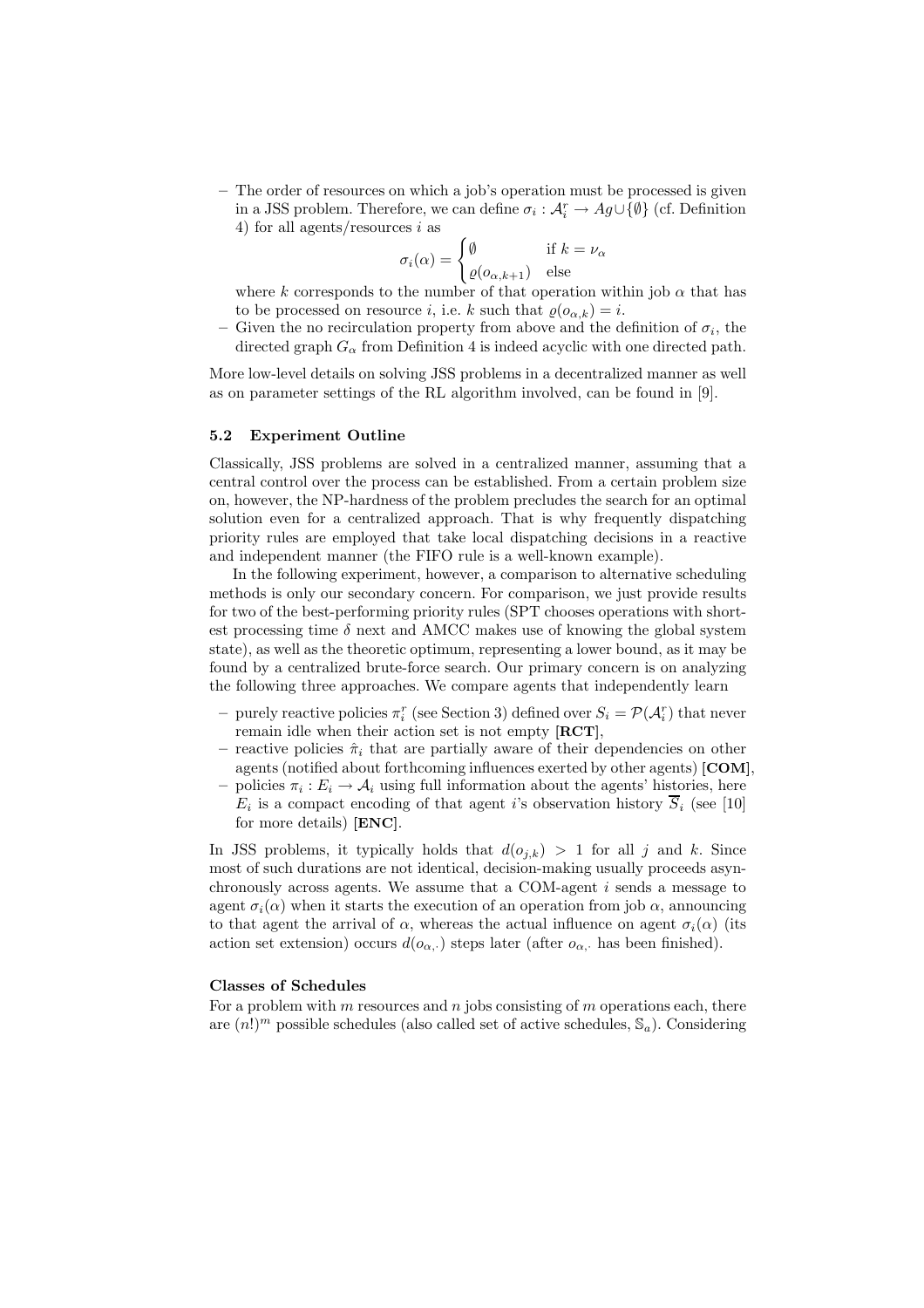such a problem as a DEC-MDP, this gives rise to, for example, about  $1.4 \cdot 10^{17}$ possible joint policies for  $m = n = 6$ .

Considering purely reactive agents, the number of policies/schedules that can be represented is usually dramatically reduced. Unfortunately, only schedules from the class of non-delay schedules  $\mathbb{S}_{nd}$  can be created by applying reactive policies. Since  $\mathbb{S}_{nd} \subseteq \mathbb{S}_a$  and because it is known that the optimal schedule is always in  $\mathbb{S}_a$  [13], but not necessarily in  $\mathbb{S}_{nd}$ , RCT-agents can at best learn the optimal solution from  $\mathbb{S}_{nd}$ . By contrast, learning with ENC-agents, in principle the optimal solution can be attained, but we expect that the time required by our learning approach for this to happen will increase significantly.

We hypothesize that the awareness of inter-agent dependencies achieved by partial dependency resolutions via communication may in fact realize a good trade-off between the former two approaches. On the one hand, when resolving a transition dependency according to Definition  $6$ , an agent  $i$  can become aware of an incoming job. Thus,  $i$  may decide to wait for that arrival, instead of starting to execute another job. Hence, also schedules can be created that are not nondelay. On the other hand, very poor policies with unnecessary idle times can be avoided, since a decision to stay idle will be taken very dedicatedly, viz only when a future job arrival has been announced. This falls into place with the fact that the extension of an agent's local state to  $\hat{s}_i = (s_i, z_i)$  is rather limited and consequently the number of local states is only slightly increased.

#### 5.3 Illustrative Benchmark

We start off with the FT6 benchmark problem taken from [1]. This depicts a problem with 6 resources and 6 jobs consisting of 6 operations each, hence we consider a DEC-MDP with 6 independently learning agents. Figure 4 summarizes the learning curves for the three approaches we want to compare (note that the  $SPT/FIFO/AMCC$  rules yield  $C_{max} = 88/77/55$ , here, and are not drawn for clarity). Results are averaged over 10 experiment repetitions and indicators for best/worst runs are provided.

First of all, this experiment shows the effectiveness of our approach, since each type of learning agents considered manages to attain its respective optimum and because static dispatching rules with a local view are clearly outperformed. The FT6 benchmark is a problem, where the best reactive policy (hence, the best nondelay schedule with  $C_{max} = 57$  is dragging behind, since the optimal solution corresponds to a delay schedule with makespan of 55. The steepest learning curve emerges for purely reactive agents that achieve the best non-delay solution, hence little interaction with the process is required for those agents to obtain highquality policies. By contrast, ENC- and COM-agents are capable of learning the optimal policy, where the former require significantly more training time than the latter (note the log scale in Figure 4). This can be tributed to the clearly increased number of local states of ENC-agents, which have to cover the agents' state histories, and to the fact that they may take idle actions in principle in any state, while COM-agents do so only when a notification regarding forthcoming externally influenced state transitions has been received.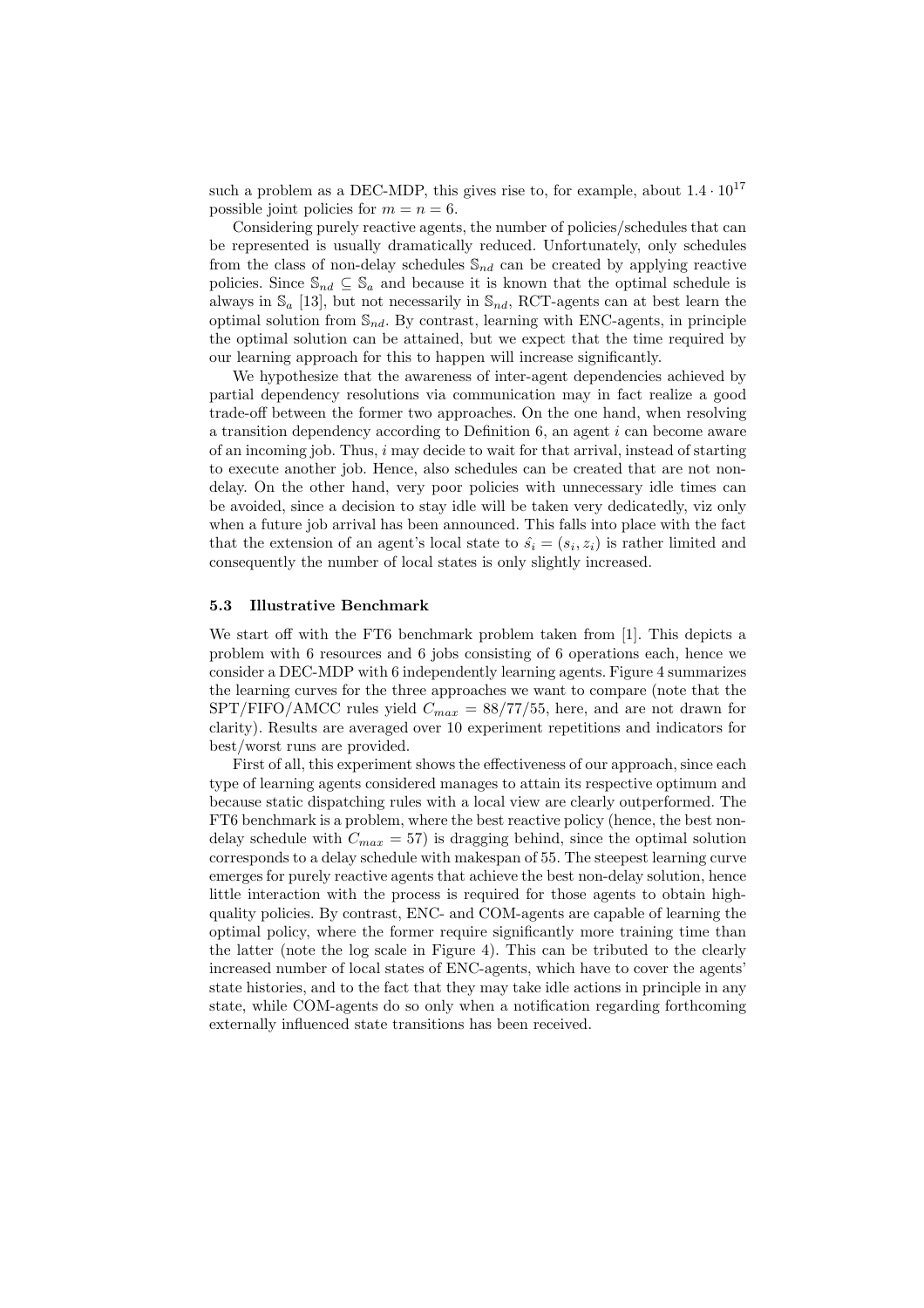

Fig. 4. Learning Curves for the FT6 Benchmark

#### 5.4 Benchmark Results

We also applied our framework to a large variety of different-sized benchmarks from [1] involving up to 15 agents and 20 jobs. In 12 out of the 37 benchmarks examined already the RCT version of our learning agents succeeded in acquiring the optimal joint policy. This also means that in those scenarios (all of them involved 5 resources) the optimal schedule is a non-delay one and we omit experiments using ENC- or COM-agent as no further improvement is possible.

|                    |   | $m \times n$ #Prbl SPT AMCC Opt. RCT COM ENCET            |                                         |  |  |  |
|--------------------|---|-----------------------------------------------------------|-----------------------------------------|--|--|--|
| 5x10               |   | $3$   734.7 702.7 614.0 648.7 642.0 648.3 4.6             |                                         |  |  |  |
| $10x10_a$          |   | 3   1174.3 1096.0   1035.7   1078.0 1062.7 1109.0   2.6   |                                         |  |  |  |
| 10x10 <sub>b</sub> |   |                                                           |                                         |  |  |  |
| $10x10_c$          |   | 9   1142.6   977.1   898.2   962.7   951.0   988.4   5.9  |                                         |  |  |  |
| 5x20               |   | $\parallel$ 1267.0 1338.0 1165.0 1235.0 1183.0 1244.0 1.5 |                                         |  |  |  |
| 15x20              | 3 |                                                           | 888.3 771.0 676.0 747.7 733.7 818.0 8.6 |  |  |  |

Table 1. Learning results for scheduling benchmarks of varying size. All entries are average makespan values. The last column shows the relative remaining error  $(\%)$  of the COM-agents compared to the theoretical optimum. Indices a, b, and c stand for problem sets provided by different authors.

Table 1 provides an overview of the results for the remaining, more intricate 25 benchmark problems (except for FT6, cf. Section 5.3), grouped by problem sizes  $(m \times n)$ . This summary gives the quality of policies obtained after 25000 training episodes. Since ENC-agents have shown to require substantially longer to acquire high-quality policies, the results in the corresponding column are expectedly poor. However, while purely reactive agents already outperform standard rules, their enhancement by means of dedicated communication yields excellent improvements in all cases.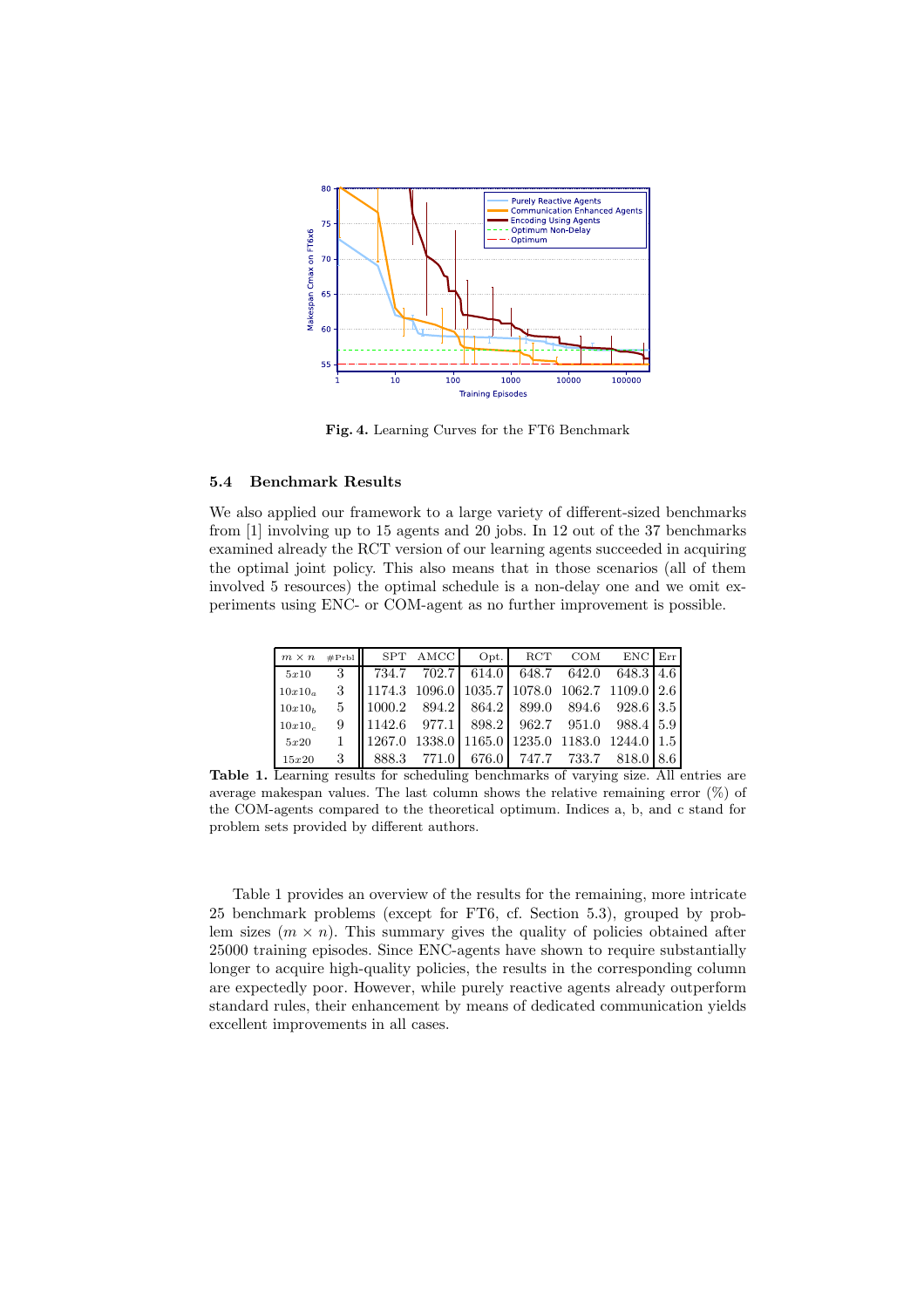# 6 Related Work

One of the first formal approaches to model cooperative multi-agent systems was the MMDP framework by Boutilier [5], which requires every agent to be aware of the current global state. By contrast, factored state information including local partial/full observability are key ingredients of the DEC-POMDP framework of Bernstein et al. [4]. While the general problem has NEXP-complete complexity, other researchers have subsequently identified specific subclasses with lower computational complexity, e.g. transition independent DEC-MDPs [3] and DEC-MDPs with synchronizing communication [11]. While these subclasses are quite distinct, our class of factored  $m$ -agent DEC-MDPs with changing action sets and partially ordered transition dependencies features some commonalities with DEC-MDPs with event-driven interactions [2] where the latter focus on systems with two agents only and assume less structure in the inter-agent dependencies.

Independently learning agents have been targeted in a number of recent publications, e.g. [6, 7]. Communication as a means of conveying information that is local to one agent to others has been investigated, for instance, in [11]. Here, policy computation is facilitated by allowing agents to fully synchronize their local histories of observations. By contrast, in the paper at hand we have explored a very limited form of directed communication that informs other agents about forthcoming interferences on state transition. Other approaches with limited communication can be found in [16] where each agent broadcasts its expected gain of a learning update and coordination is realized by performing collective learning updates only when the sum of the gains for the team as a whole is positive, or in [17] where communication is employed to enable a coordinated multi-agent exploration mechanism.

# 7 Conclusion

Decentralized Markov decision processes with changing action sets and partially ordered transition dependencies have been suggested as a sub-class of general DEC-MDPs that features provably lower complexity. In this paper, we have explored the usability of a coordinated batch-mode reinforcement learning algorithm for this class of distributed problems, that facilitates the agents to concurrently and independently learn their local policies of action. Furthermore, we have looked at possibilities for modeling memoryless agents and enhancing them by restricted allowance of communication.

The subclass of DEC-MDPs considered covers a wide range of practical problems. We applied our learning approach to production planning problems and evaluated it using numerous job-shop scheduling benchmarks that are already NP-hard when solved in a centralized manner. The results obtained are convincing insofar that benchmark problems of current standards of difficulty can very well be approximately solved by the learning method we suggest. The policies our agents acquire clearly surpass traditional dispatching rules and, in some cases, are able to solve the problem instances optimally.